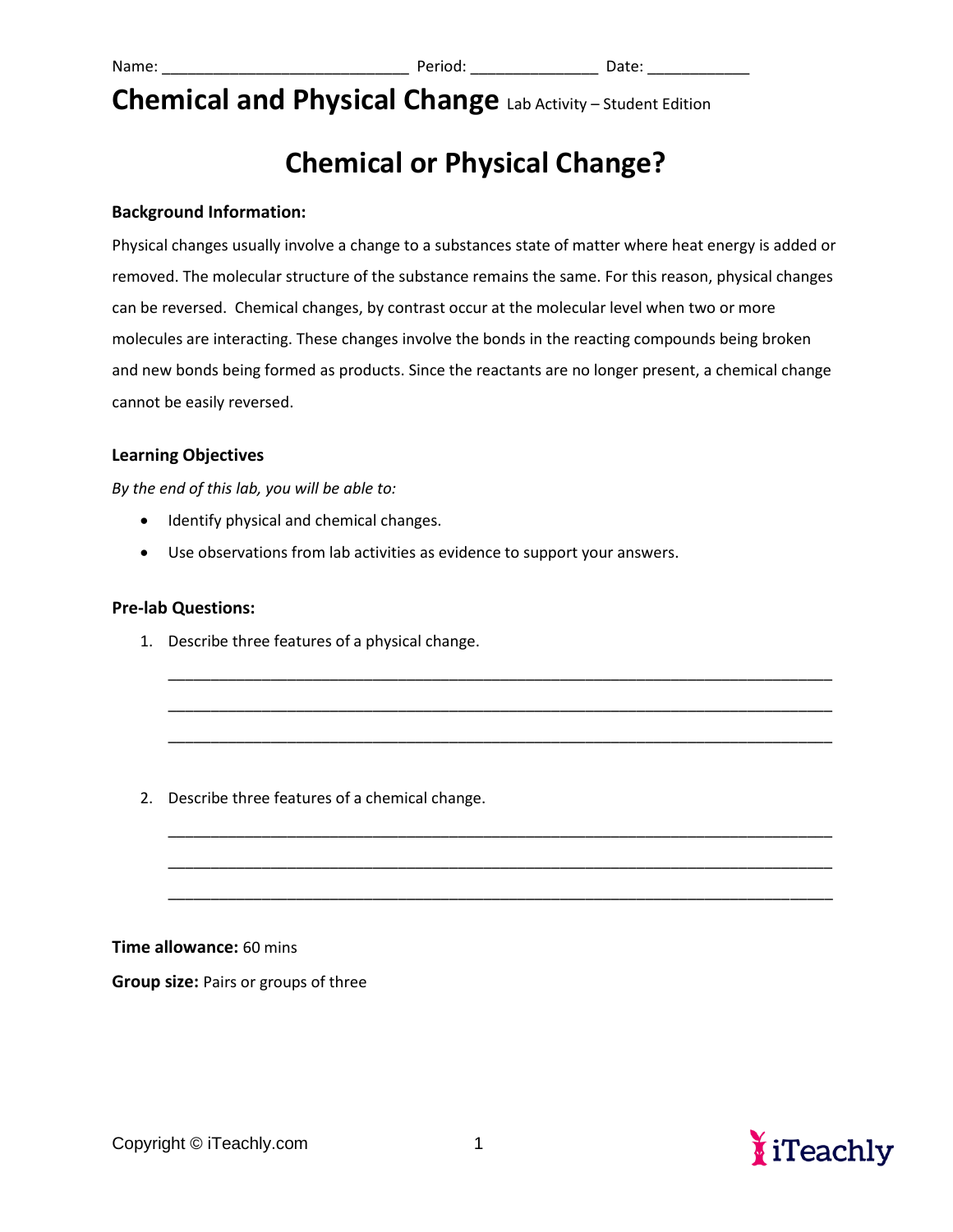#### **Instructions:**

- 1. This lab activity consists of several mini labs. For each activity, follow the instructions and record detailed observations about what happens.
- 2. Use this information to answer the questions at the end of this activity sheet.

#### **Activity 1: Rainbow Volcano**

#### **Equipment:**

- Sodium Bicarbonate
- 
- Acetic acid
- Detergent
- Food color/dye (any colors) 100ml measuring cylinder Gloves

#### **Method:**

- 1. Combine 50ml acetic acid, 5 drops of detergent and 1 drop of food coloring into a conical flask. Swirl gently to combine.
- 2. Add 3 heaps spatulas of baking soda to the beaker and a small amount of cold water so that it forms a runny paste. Add 1 drop of a different color food dye to the paste and stir.
- 3. Quickly add the baking soda paste to the conical flask.

### **Observations:**

- Spatula
- 100ml conical flask
- 100ml beaker
	-
- Plastic dropper
- Low-sided basin
- Safety glasses
- 





\_\_\_\_\_\_\_\_\_\_\_\_\_\_\_\_\_\_\_\_\_\_\_\_\_\_\_\_\_\_\_\_\_\_\_\_\_\_\_\_\_\_\_\_\_\_\_\_\_\_\_\_\_\_\_\_\_\_\_\_\_\_\_\_\_\_\_\_\_\_\_\_\_\_\_\_\_\_

\_\_\_\_\_\_\_\_\_\_\_\_\_\_\_\_\_\_\_\_\_\_\_\_\_\_\_\_\_\_\_\_\_\_\_\_\_\_\_\_\_\_\_\_\_\_\_\_\_\_\_\_\_\_\_\_\_\_\_\_\_\_\_\_\_\_\_\_\_\_\_\_\_\_\_\_\_\_

\_\_\_\_\_\_\_\_\_\_\_\_\_\_\_\_\_\_\_\_\_\_\_\_\_\_\_\_\_\_\_\_\_\_\_\_\_\_\_\_\_\_\_\_\_\_\_\_\_\_\_\_\_\_\_\_\_\_\_\_\_\_\_\_\_\_\_\_\_\_\_\_\_\_\_\_\_\_

\_\_\_\_\_\_\_\_\_\_\_\_\_\_\_\_\_\_\_\_\_\_\_\_\_\_\_\_\_\_\_\_\_\_\_\_\_\_\_\_\_\_\_\_\_\_\_\_\_\_\_\_\_\_\_\_\_\_\_\_\_\_\_\_\_\_\_\_\_\_\_\_\_\_\_\_\_\_

\_\_\_\_\_\_\_\_\_\_\_\_\_\_\_\_\_\_\_\_\_\_\_\_\_\_\_\_\_\_\_\_\_\_\_\_\_\_\_\_\_\_\_\_\_\_\_\_\_\_\_\_\_\_\_\_\_\_\_\_\_\_\_\_\_\_\_\_\_\_\_\_\_\_\_\_\_\_

\_\_\_\_\_\_\_\_\_\_\_\_\_\_\_\_\_\_\_\_\_\_\_\_\_\_\_\_\_\_\_\_\_\_\_\_\_\_\_\_\_\_\_\_\_\_\_\_\_\_\_\_\_\_\_\_\_\_\_\_\_\_\_\_\_\_\_\_\_\_\_\_\_\_\_\_\_\_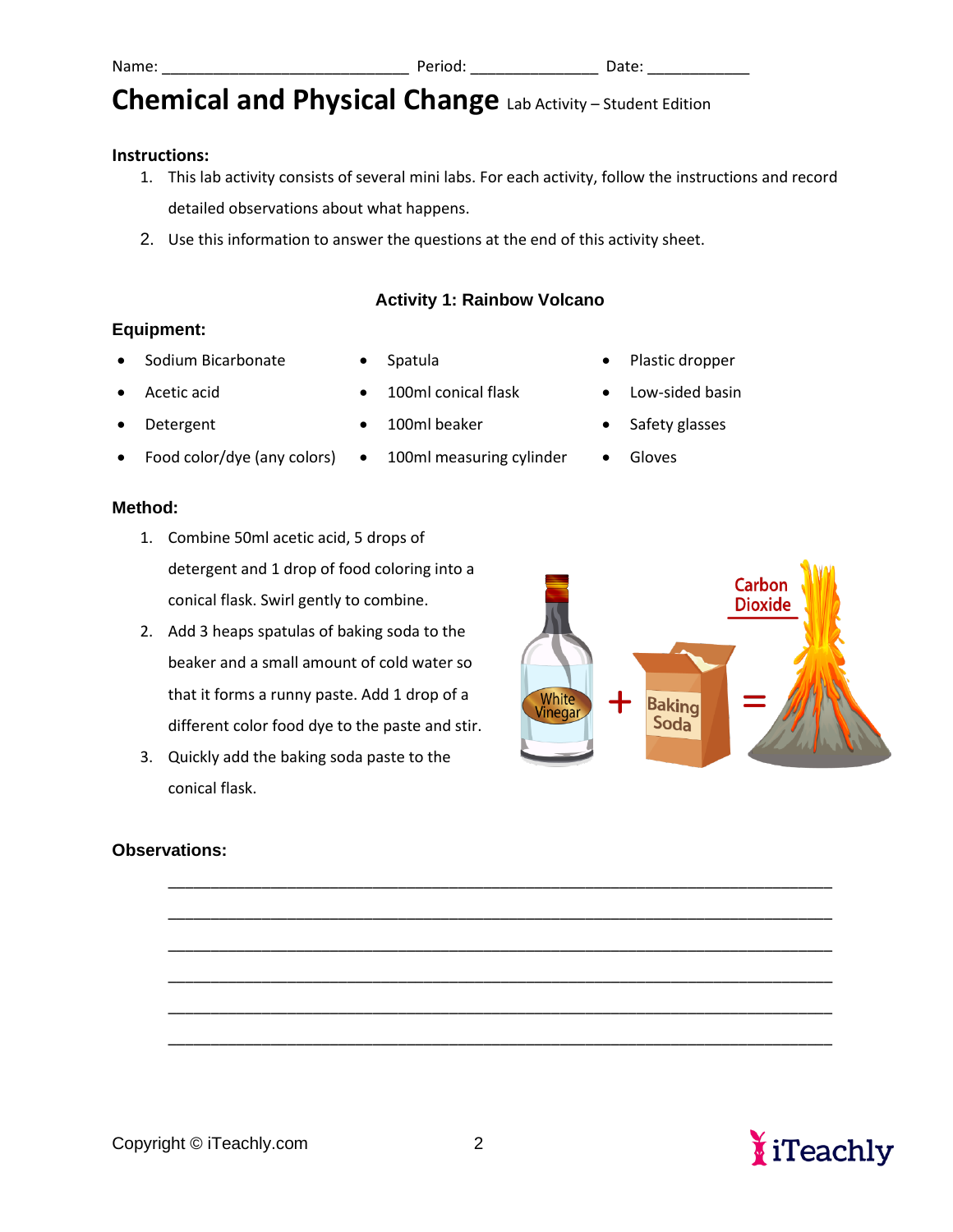### **Activity 2: Salty Water**

### **Equipment:**

- Sodium Chloride solution 100ml measuring cylinder Heating equipment
- 
- (saturated)
- Evaporating basin Safety glasses
	-

#### **Method:**

- 1. Measure 50ml of saturated sodium chloride solution using a measuring cylinder and carefully pour into an evaporating basin.
- 2. Set up heating equipment (tripod, Bunsen, gauze mat or clay triangle, heat proof mat)
- 3. Place the evaporating basin onto the heating equipment and gently heat until almost all liquid has disappeared. Remove dish from heat.



### **Observations:**



\_\_\_\_\_\_\_\_\_\_\_\_\_\_\_\_\_\_\_\_\_\_\_\_\_\_\_\_\_\_\_\_\_\_\_\_\_\_\_\_\_\_\_\_\_\_\_\_\_\_\_\_\_\_\_\_\_\_\_\_\_\_\_\_\_\_\_\_\_\_\_\_\_\_\_\_\_\_\_\_\_\_\_\_\_

\_\_\_\_\_\_\_\_\_\_\_\_\_\_\_\_\_\_\_\_\_\_\_\_\_\_\_\_\_\_\_\_\_\_\_\_\_\_\_\_\_\_\_\_\_\_\_\_\_\_\_\_\_\_\_\_\_\_\_\_\_\_\_\_\_\_\_\_\_\_\_\_\_\_\_\_\_\_\_\_\_\_\_\_\_

\_\_\_\_\_\_\_\_\_\_\_\_\_\_\_\_\_\_\_\_\_\_\_\_\_\_\_\_\_\_\_\_\_\_\_\_\_\_\_\_\_\_\_\_\_\_\_\_\_\_\_\_\_\_\_\_\_\_\_\_\_\_\_\_\_\_\_\_\_\_\_\_\_\_\_\_\_\_\_\_\_\_\_\_\_

\_\_\_\_\_\_\_\_\_\_\_\_\_\_\_\_\_\_\_\_\_\_\_\_\_\_\_\_\_\_\_\_\_\_\_\_\_\_\_\_\_\_\_\_\_\_\_\_\_\_\_\_\_\_\_\_\_\_\_\_\_\_\_\_\_\_\_\_\_\_\_\_\_\_\_\_\_\_\_\_\_\_\_\_\_

\_\_\_\_\_\_\_\_\_\_\_\_\_\_\_\_\_\_\_\_\_\_\_\_\_\_\_\_\_\_\_\_\_\_\_\_\_\_\_\_\_\_\_\_\_\_\_\_\_\_\_\_\_\_\_\_\_\_\_\_\_\_\_\_\_\_\_\_\_\_\_\_\_\_\_\_\_\_\_\_\_\_\_\_\_

\_\_\_\_\_\_\_\_\_\_\_\_\_\_\_\_\_\_\_\_\_\_\_\_\_\_\_\_\_\_\_\_\_\_\_\_\_\_\_\_\_\_\_\_\_\_\_\_\_\_\_\_\_\_\_\_\_\_\_\_\_\_\_\_\_\_\_\_\_\_\_\_\_\_\_\_\_\_\_\_\_\_\_\_\_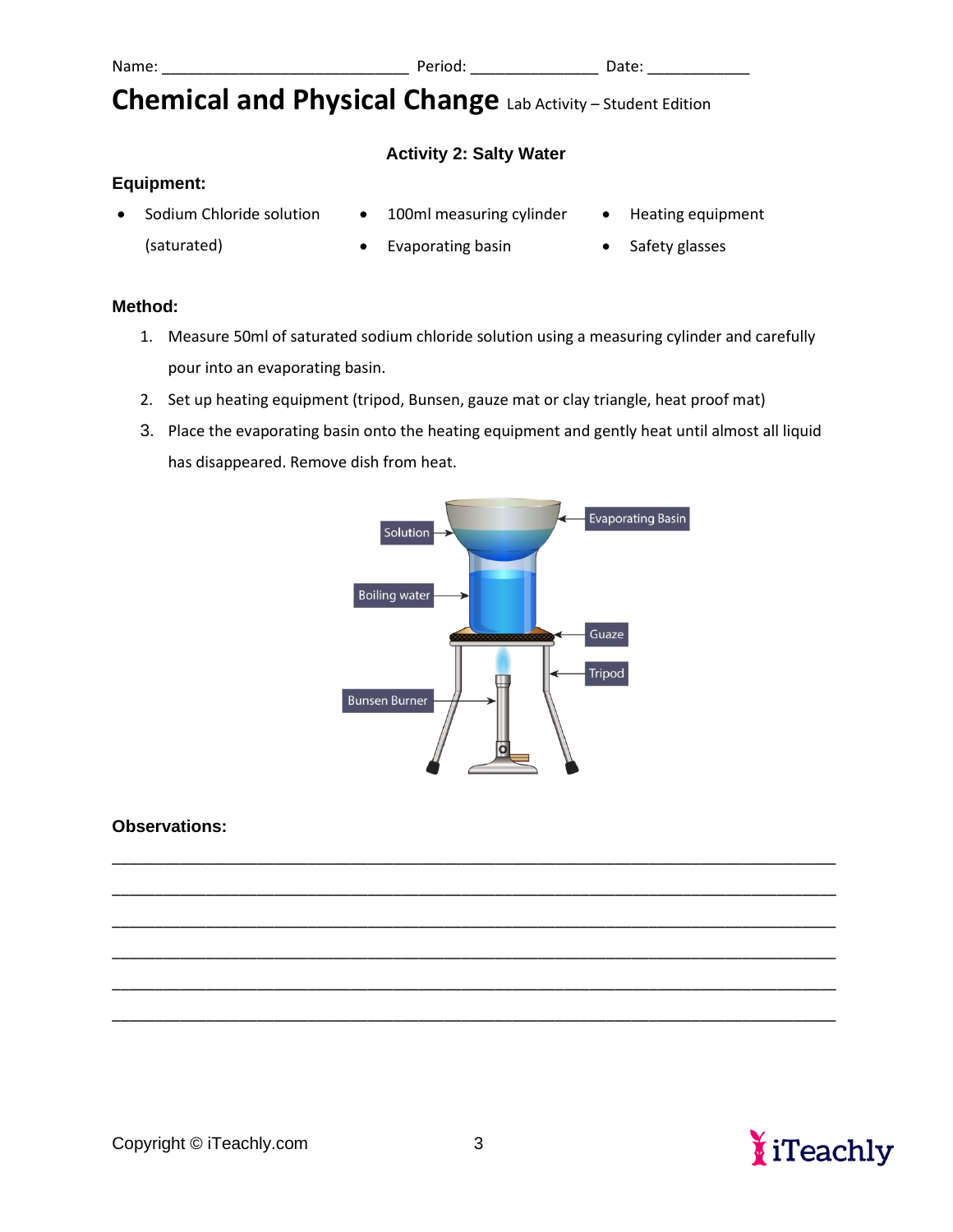### **Activity 3: Eggs**

### **Equipment:**

• Egg white

• Test tube

• Dropper/plastic pipette

- Hot water source  $(50^{\circ}$ C approx)
- Large (250ml) beaker

#### **Method:**

- 1. Place a dropper-full of egg white into the test tube.
- 2. Fill the beaker with hot water.
- 3. Gently place the test tube into the beaker of water.



#### **Observations:**



\_\_\_\_\_\_\_\_\_\_\_\_\_\_\_\_\_\_\_\_\_\_\_\_\_\_\_\_\_\_\_\_\_\_\_\_\_\_\_\_\_\_\_\_\_\_\_\_\_\_\_\_\_\_\_\_\_\_\_\_\_\_\_\_\_\_\_\_\_\_\_\_\_\_\_\_\_\_\_\_\_\_\_\_\_

\_\_\_\_\_\_\_\_\_\_\_\_\_\_\_\_\_\_\_\_\_\_\_\_\_\_\_\_\_\_\_\_\_\_\_\_\_\_\_\_\_\_\_\_\_\_\_\_\_\_\_\_\_\_\_\_\_\_\_\_\_\_\_\_\_\_\_\_\_\_\_\_\_\_\_\_\_\_\_\_\_\_\_\_\_

\_\_\_\_\_\_\_\_\_\_\_\_\_\_\_\_\_\_\_\_\_\_\_\_\_\_\_\_\_\_\_\_\_\_\_\_\_\_\_\_\_\_\_\_\_\_\_\_\_\_\_\_\_\_\_\_\_\_\_\_\_\_\_\_\_\_\_\_\_\_\_\_\_\_\_\_\_\_\_\_\_\_\_\_\_

\_\_\_\_\_\_\_\_\_\_\_\_\_\_\_\_\_\_\_\_\_\_\_\_\_\_\_\_\_\_\_\_\_\_\_\_\_\_\_\_\_\_\_\_\_\_\_\_\_\_\_\_\_\_\_\_\_\_\_\_\_\_\_\_\_\_\_\_\_\_\_\_\_\_\_\_\_\_\_\_\_\_\_\_\_

\_\_\_\_\_\_\_\_\_\_\_\_\_\_\_\_\_\_\_\_\_\_\_\_\_\_\_\_\_\_\_\_\_\_\_\_\_\_\_\_\_\_\_\_\_\_\_\_\_\_\_\_\_\_\_\_\_\_\_\_\_\_\_\_\_\_\_\_\_\_\_\_\_\_\_\_\_\_\_\_\_\_\_\_\_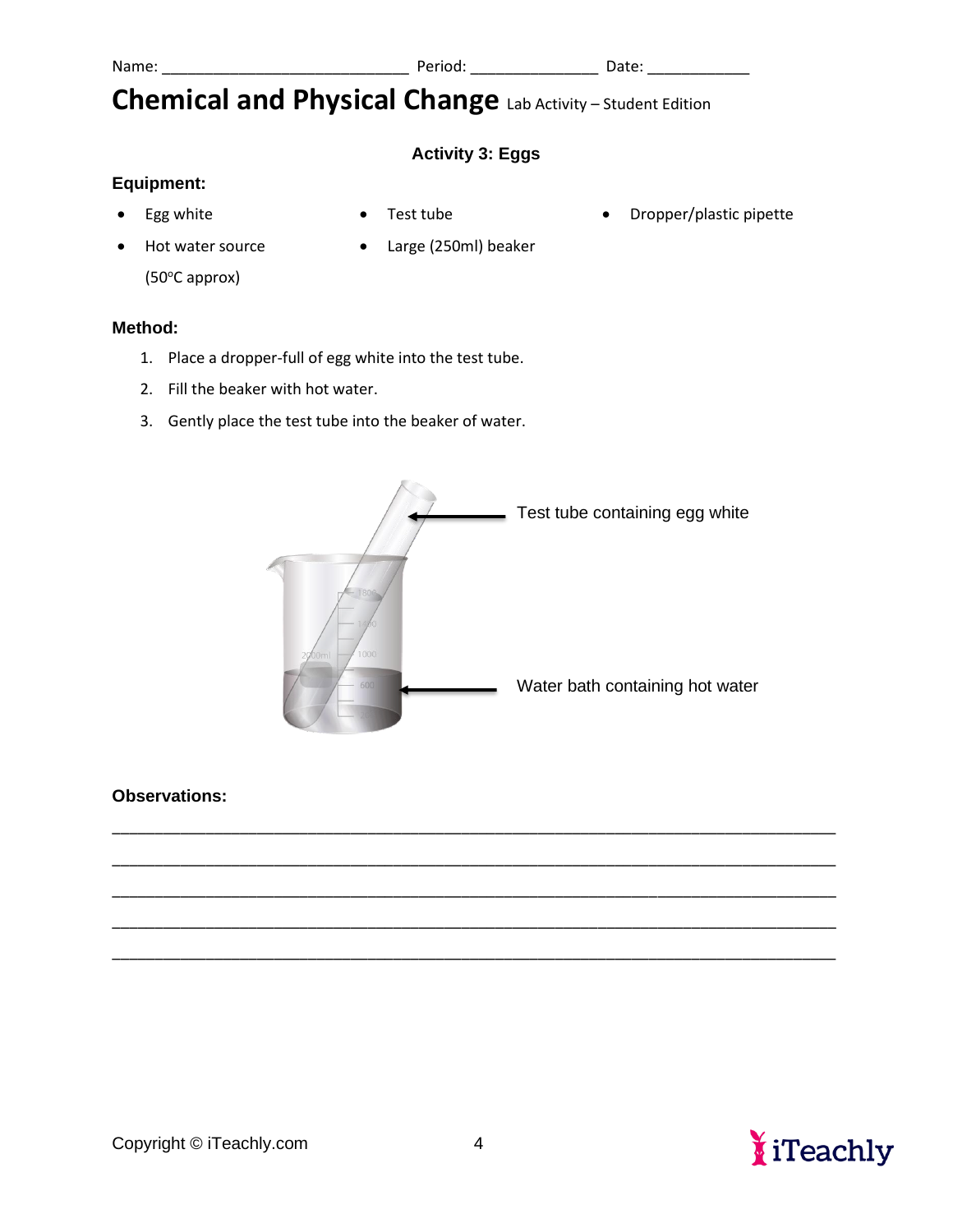

## **Activity 4: Iodine Clouds**

• Round-bottomed flask

## **Equipment:**

• Iodine crystals

• Ice cubes

• Beaker

- Heating mat
- Safety glasses

• Spatula

#### **Method:**

- 1. Add a spatula of iodine to a beaker and place on a heating mat.
- 2. Heat iodine gently until purple vapor is released.
- 3. Place a round-bottomed flask containing ice into the opening of the beaker, sealing the opening. Leave the round-bottomed in place and observe.



\_\_\_\_\_\_\_\_\_\_\_\_\_\_\_\_\_\_\_\_\_\_\_\_\_\_\_\_\_\_\_\_\_\_\_\_\_\_\_\_\_\_\_\_\_\_\_\_\_\_\_\_\_\_\_\_\_\_\_\_\_\_\_\_\_\_\_\_\_\_\_\_\_\_\_\_\_\_\_\_\_\_\_\_\_

\_\_\_\_\_\_\_\_\_\_\_\_\_\_\_\_\_\_\_\_\_\_\_\_\_\_\_\_\_\_\_\_\_\_\_\_\_\_\_\_\_\_\_\_\_\_\_\_\_\_\_\_\_\_\_\_\_\_\_\_\_\_\_\_\_\_\_\_\_\_\_\_\_\_\_\_\_\_\_\_\_\_\_\_\_

\_\_\_\_\_\_\_\_\_\_\_\_\_\_\_\_\_\_\_\_\_\_\_\_\_\_\_\_\_\_\_\_\_\_\_\_\_\_\_\_\_\_\_\_\_\_\_\_\_\_\_\_\_\_\_\_\_\_\_\_\_\_\_\_\_\_\_\_\_\_\_\_\_\_\_\_\_\_\_\_\_\_\_\_\_

\_\_\_\_\_\_\_\_\_\_\_\_\_\_\_\_\_\_\_\_\_\_\_\_\_\_\_\_\_\_\_\_\_\_\_\_\_\_\_\_\_\_\_\_\_\_\_\_\_\_\_\_\_\_\_\_\_\_\_\_\_\_\_\_\_\_\_\_\_\_\_\_\_\_\_\_\_\_\_\_\_\_\_\_\_

\_\_\_\_\_\_\_\_\_\_\_\_\_\_\_\_\_\_\_\_\_\_\_\_\_\_\_\_\_\_\_\_\_\_\_\_\_\_\_\_\_\_\_\_\_\_\_\_\_\_\_\_\_\_\_\_\_\_\_\_\_\_\_\_\_\_\_\_\_\_\_\_\_\_\_\_\_\_\_\_\_\_\_\_\_

\_\_\_\_\_\_\_\_\_\_\_\_\_\_\_\_\_\_\_\_\_\_\_\_\_\_\_\_\_\_\_\_\_\_\_\_\_\_\_\_\_\_\_\_\_\_\_\_\_\_\_\_\_\_\_\_\_\_\_\_\_\_\_\_\_\_\_\_\_\_\_\_\_\_\_\_\_\_\_\_\_\_\_\_\_

\_\_\_\_\_\_\_\_\_\_\_\_\_\_\_\_\_\_\_\_\_\_\_\_\_\_\_\_\_\_\_\_\_\_\_\_\_\_\_\_\_\_\_\_\_\_\_\_\_\_\_\_\_\_\_\_\_\_\_\_\_\_\_\_\_\_\_\_\_\_\_\_\_\_\_\_\_\_\_\_\_\_\_\_\_

### **Observations:**